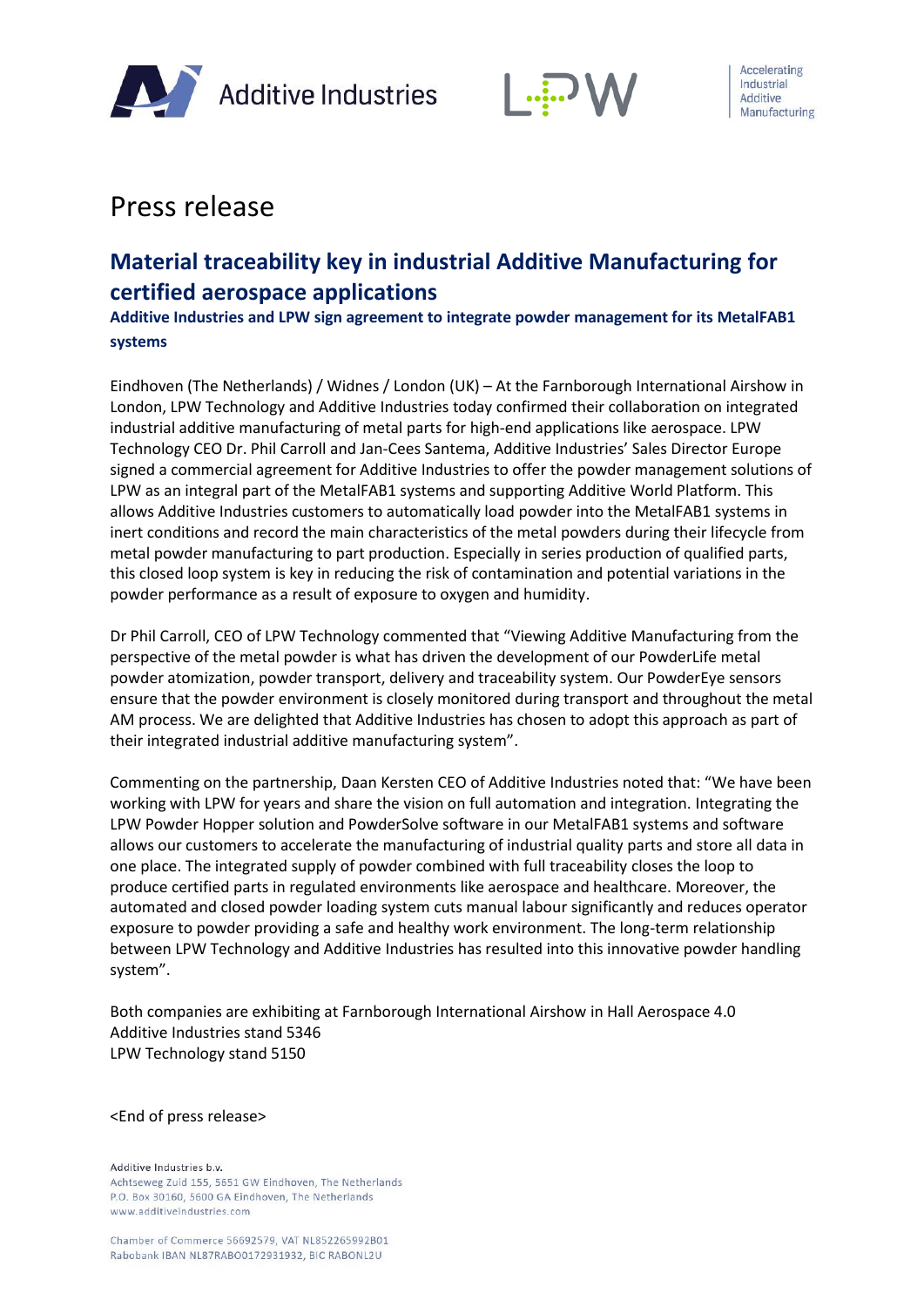

## More information

**Additive Industries b.v.** Achtseweg Zuid 155, NL 5651 GW Eindhoven, The Netherlands P.O. Box 30160, NL 5600 GA Eindhoven, The Netherlands [www.additiveindustries.com](http://www.additiveindustries.com/)

**Contact**  Daan A.J. Kersten, CEO Mobile: +31 (0)653400630 E-mail: [d.kersten@additiveindustries.com](mailto:d.kersten@additiveindustries.com)

#### **About Additive Industries**

Additive Industries is accelerating industrial additive manufacturing of high quality, functional, metal parts by offering a modular end-to-end 3D printing system including a seamlessly integrated information platform to high end and demanding industrial markets. With substantially improved reproducibility, productivity, and flexibility, Additive Industries redefines the business case for series production of additive manufacturing applications in aerospace, automotive, medical technology and high-tech equipment.

## **LPW Technology LTD.**

Dennis Road, Widnes, Cheshire WA8 0GU, United Kingdom [www.lpwtechnology.com](http://www.lpwtechnology.com/)

## **Contact**

Dr Nicola Jones, Marketing Manager Mobile: +44 (0)7825 917660 E-mail: Nicola.jones@lpwtechnology.com

## **About LPW Technology**

Established in 2007, LPW Technology is the market leader in the primary manufacture, development and processing of high-quality metal powders for additive manufacturing, and provides a comprehensive range of solutions and services for the AM industry. These include the development of new alloys and expert application support, and innovative end-to-end solutions for AM.

LPW's PowderRange is a series of fully optimised, off-the-shelf powders for AM, supplied to quality management standards AS 9120, AS 9100, ISO 9001 and ISO 13485, and dispatched within 24 hours of receipt of order. Every PowderRange powder is shipped with a test certificate, adding assurance that the consistency and specification have been checked and confirmed in LPW's laboratories.

PowderLife™ is LPW's AM suite of powders, products and solutions designed to support AM in production. AM metal powders are tailored to individual customer specifications with hardware and software solutions to deliver material traceability and control through repeated builds.